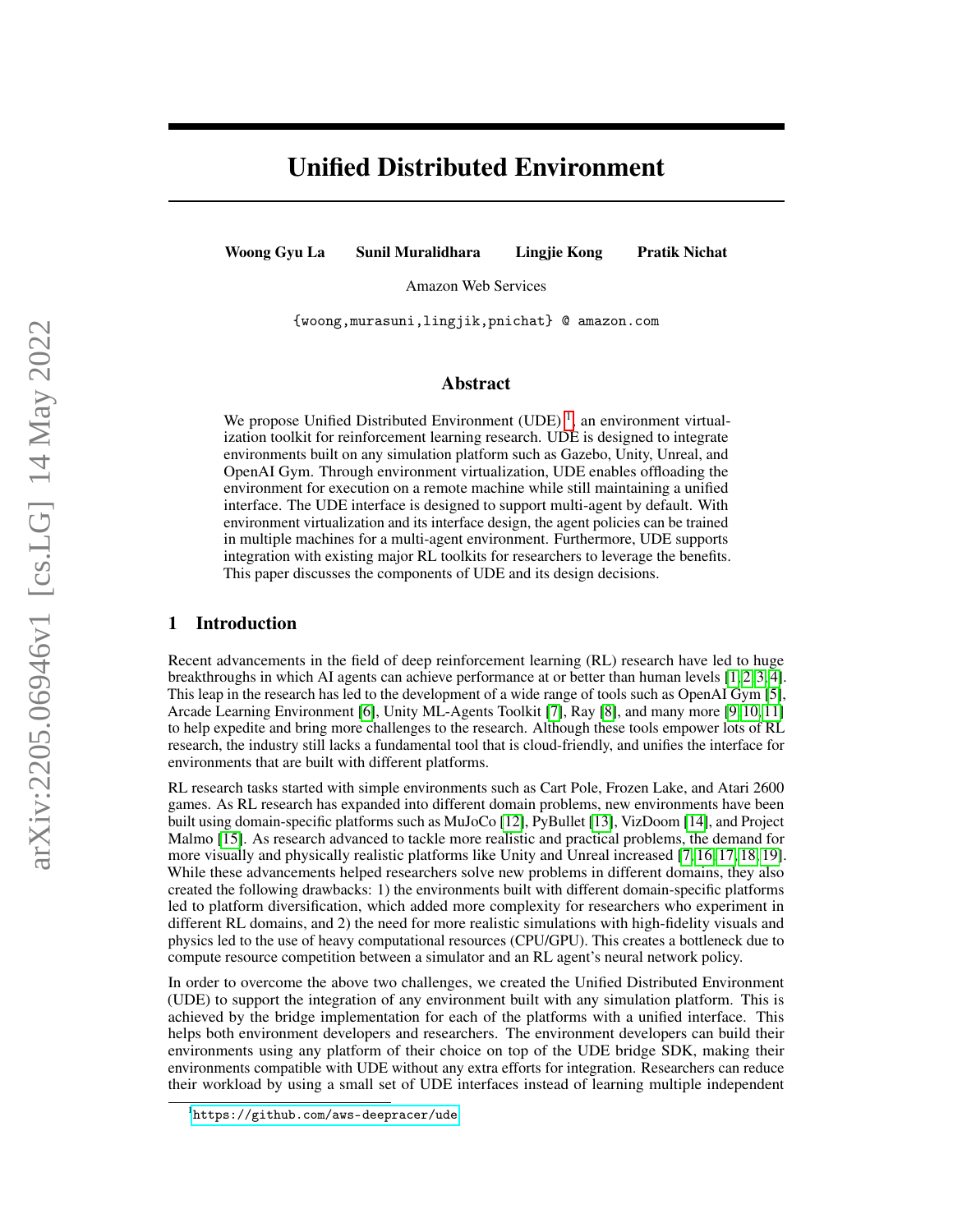platforms with which to integrate their work. Ultimately, researchers can experiment against any environments built with any kind of platforms through UDE without putting any effort to make changes in their work.

Along with UDE's ability to integrate various platforms, it features an application virtualization capability to seamlessly offload the RL environments to the cloud or remote machines without any modification to its interface. This is extremely useful when working on realistic simulation environments, which are computationally intensive. With virtualization, an RL algorithm's computation efficiency will decrease due to the competition towards the GPU/CPU resources with the simulator. By offloading the environment to the cloud or remote machine, both environment and RL algorithm can have their dedicated computational resources which expedites the training and evaluation processes. Furthermore, with environment virtualization and an interface that supports multi-agent environment, UDE can distribute the agent policy trainings and rollout executions into multiple machines for further acceleration.

# 2 Related Work

In this section, we describe the related work of UDE. Due to recent advancements in the area of deep RL research, many toolkits have been developed to improve and expedite RL research. This includes providing a large set of environments and RL algorithm implementations as the baseline, and parallelizing the training to reduce the time. As each of the toolkits is developed to solve a particular problem, they come with their strengths and weaknesses. With this in mind, UDE is built to bridge the different toolkits together to re-surface each toolkit's benefits.

# 2.1 Arcade Learning Environment

Arcade Learning Environment (ALE) [\[6\]](#page-7-1) is a platform built on top of Stella, an open-source Atari 2600 emulator, to provide hundreds of Atari 2600 game environments. Each set of environments provides different challenges and requires different techniques to play. This large set of environments provides significant challenges for RL, model learning, model free learning, model-based planning, imitation learning, transfer learning, and intrinsic motivation research.

ALE has provided challenges to researchers over the past decade and has performed as a good benchmark solution. The environments from Atari 2600 have already been solved at or above humanlevel by many recent RL algorithms, so benchmarks based on ALE environments are becoming less differentiable.

# 2.2 OpenAI Gym

OpenAI Gym [\[5\]](#page-7-0) is a toolkit for RL research to provide a common interface for single-agent environments. It allows any environment implementation to be integrated as long as the environment supports Gym interface in Python. OpenAI Gym provides a set of simple interfaces to interact with the environment along with a set of standardized observation and action spaces to be used in different types of environments.

OpenAI Gym has allowed researchers to benchmark RL algorithms against a wide range of environments without any integration effort. This has helped researchers focus on training the agent and thereby has boosted the advancement of RL research. By integrating ALE [\[6\]](#page-7-1) and Mujoco [\[12\]](#page-7-7) environments, OpenAI Gym provided a large set of environments to challenge researchers and allow them to bring their own custom environment. The limitation of OpenAI Gym, however, is the support of single-agent environments only. The support of multi-agent environments, which was listed as future work at launch, is still pending.

# 2.3 Unity Engine and Unity ML-Agents Toolkit

Unity created the Unity ML-Agents Toolkit on top of its powerful Unity Engine [\[7\]](#page-7-2) platform. The Unity game engine gives developers the capability to create more realistic simulation environments with high-fidelity visuals and physics. The Unity ML-Agents Toolkit provides a variety of example environments as well as enables users to create custom environments with the ML-Agents SDK. The ML-Agents SDK contains a set of RL algorithms that work with the environments out of the box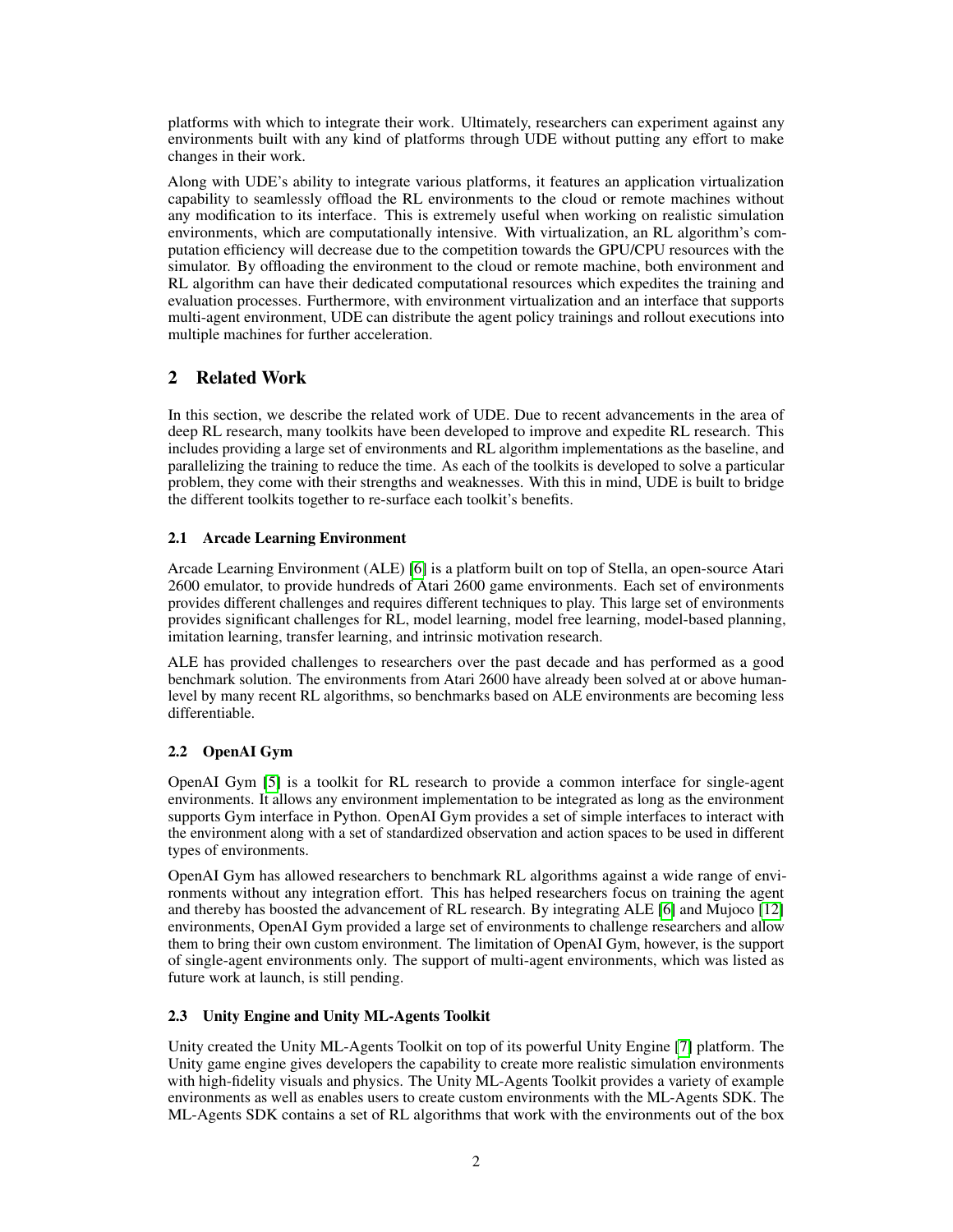<span id="page-2-0"></span>

Figure 1: A Unified Distribute Environment's architecture demonstrating the uniform interface through *UDEEnvironment*, and different types of bridges along with remote bridge.

and is flexible enough to allow researchers to extend it further for custom RL algorithms or build RL algorithms from scratch using *ml-agents-envs*. The SDK also supports an OpenAI Gym wrapper for experimentation with existing OpenAI Gym compatible RL algorithm implementations. The main restriction of the Unity ML-Agents Toolkit is that its usability is tightly coupled to environments built with Unity Engine.

#### 2.4 Ray and RLlib

Ray [\[8\]](#page-7-3) is a general-purpose cluster-computing framework that enables distributed simulation and training for RL research. RLlib [\[20\]](#page-7-15) is built on top of Ray to provide multiple RL algorithms along with OpenAI Gym environments, multi-agent environments, and support for customer environments out of the box. Ray and RLlib together provide end-to-end distributed RL training with minimum efforts.

RL trainings are often sample inefficient, as it requires exhaustive exploration to find an optimal or more likely a sub-optimal policy. This exhaustive exploration often leads to increased training time as the samples can only be collected through interaction with the environment step by step. To improve training time, researchers often approach the process with multi-rollout strategy, which collects samples from multiple environments simultaneously. This requires custom implementation on top of simulation environments. With Ray, researchers can avoid the creation of custom implementation to parallelize RL training, and can also massively parallelize the RL training in actor computation.

While Ray + RLlib can be a great choice when the researchers benchmark RL environments with RL algorithms provided by RLlib, Ray + RLLib usability is at minimal during RL algorithm development as it focused on the parallelization of RL algorithm training, not the development cycle. Also, it requires researches to develop Ray + RLlib compatible algorithm implementation if they are planning to use RL algorithms outside of what RLlib offers.

# 3 Unified Distributed Environment Toolkit

In this section, we describe the design of our proposed toolkit. UDE (Figure [1\)](#page-2-0) is an environment virtualization toolkit that allows users to seamlessly offload simulation environments to the cloud or remote machines, so an agent's neural network policy does not need to race against CPU or GPU resources with computationally heavy simulation environments. For broader simulation environment's adaption to UDE, it is designed in a way such that any environment can be integrated to UDE toolkits through dedicated bridge SDKs.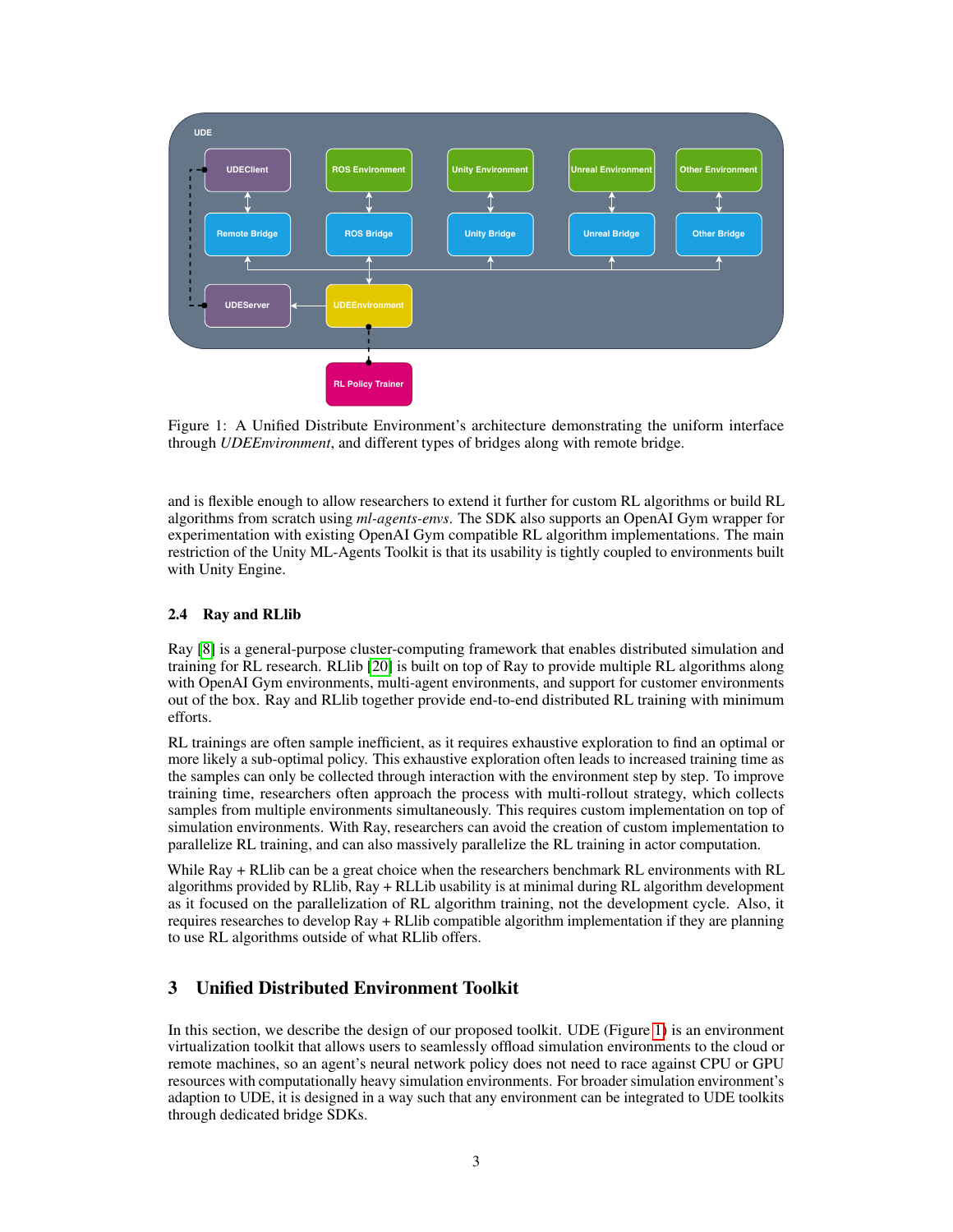#### 3.1 UDEEnvironment

UDEEnvironment is the only interface that researchers need to work with. UDE supports the unified interface across all simulation environments, running either locally or remotely, through UDEEnvironment module. Similar to OpenAI Gym environment, UDEEnvironment has *step*, *reset*, and *close* methods to control the environment simulation flow, and it has *observation\_space* and *action\_space* properties to return agents' observation and action space information. Each UDE interface method follows similar functionalities to the OpenAI Gym interface. The major differences between OpenAI Gym and UDE's interfaces are that the UDEEnvironment input and output formats are in Python key-value pairs, where the key is the agent id, to support multi-agent as a default, and UDEEnvironment's *step* function includes *last\_action* along with *observation*, *reward*, *done*, and *info* values. These differences play an important role during multi-agent distributed training, which is explained in more detail in Section [3.3.](#page-3-0)

#### 3.2 Bridge: Platform Adaptation

As illustrated in Figure [2,](#page-4-0) UDEEnvironment takes in *environment adapter* from the environment bridge component. The bridge component acts as an interface for the actual simulation environment (see Appendix [A](#page-9-0) for implementation details). For each of the platforms, the bridge SDK is supplied to support any environments built on such platform. Similar to Unity ML-Agents Toolkit, the UDE Bridge also contains a side-channel, which is a bi-directional communication channel to send or receive key-value pair data outside of the default environment flow control interface. The only difference between UDE and ML Agent's side channels is that while Unity supports arbitrarily many side-channels, UDE only supports a single side-channel for simplicity. This side-channel can be used for multiple purposes by dispatching it to different modules based on the key prefixes chosen by the environment developer.

#### <span id="page-3-0"></span>3.3 Remote Bridge: Environment Virtualization

# <span id="page-3-1"></span>Algorithm 1: Simplified UDEServer.*Step* Procedure  $agent Actions \leftarrow dict()$  $stepResultReadyEvent \leftarrow AutoResetEvent()$

One of the key components for environment virtualization is the remote bridge. As illustrated in Figure [3,](#page-4-0) unlike other UDE bridges, remote bridge contains UDEClient which can communicate with the UDEServer via a gRPC communication protocol. The UDEServer takes in UDEEnvironment with the actual simulation environment and services the UDEEnvironment feature to connected UDEClients (see Appendix [B](#page-9-1) for the remote bridge usage). One of the advantages of environment virtualization is that UDE supports distributed agent policy training for multi-agent environments. As we can see in Figure [4,](#page-5-0) UDEServer allows the connections from multiple UDEClients where each client can represent one or more agents in the environment. With this capability, UDE supports the distribution of multi-agent policy training processes on multiple machines.

Algorithm [1](#page-3-1) illustrates the procedure of UDEServer's environment *step* execution handling. The gRPC server invokes the *OnStepReceived* function, whenever the *step* execution is requested by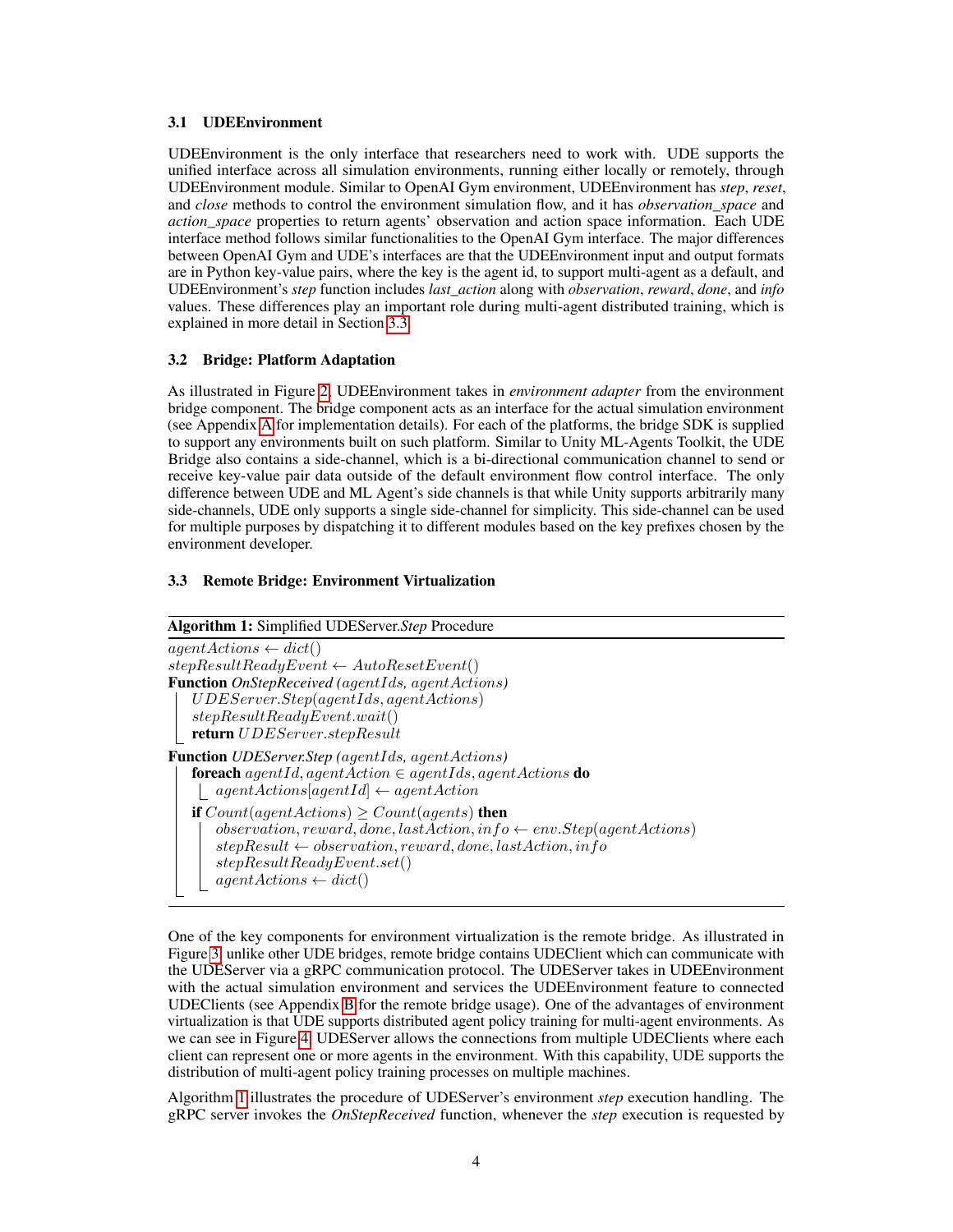<span id="page-4-0"></span>

to illustrate the relationship with the actual simu-layout to illustrate the environment virtualization. lation environment and the public interface.

Figure 2: Bridge component architecture layout Figure 3: Remote bridge component architecture

UDEClient with agent action(s). UDEServer simply delays until all of the agents' actions are received, and executes a single step function call to the actual simulation environment. All of the agents' observations, rewards, last actions, done flags, and environment information will be shared to every connected UDEClient. Hence, even if agent policies reside in different machines, they can be trained with full visibility of other agents' information.

#### <span id="page-4-1"></span>3.4 OpenAI Gym Integration

UDE allows two integration points with the OpenAI Gym to broaden the adaptability. First, UDE supports OpenAI Gym environments through OpenAI Gym bridge SDK. The OpenAI Gym bridge SDK also allows researchers to change the OpenAI Gym environment through a side-channel dynamically. Once researchers implement algorithms compatible to UDE, they can experiment with all OpenAI Gym environments along with other environments built with different platforms without any change in their algorithm implementations.

Second, UDE also provides an OpenAI Gym wrapper module, which wraps UDEEnvironment and interfaces as the OpenAI Gym environment interface (see Appendix [C](#page-10-0) for the details). Using this module, all UDE compatible simulation environments can be interfaced as the OpenAI Gym environment interface. The only drawback is that the interface's limited support of single-agent-only environments carries over as well. This allows researchers to re-use their algorithm implementations for OpenAI Gym environments with UDE and still leverage UDE's virtualization and adaptation feature.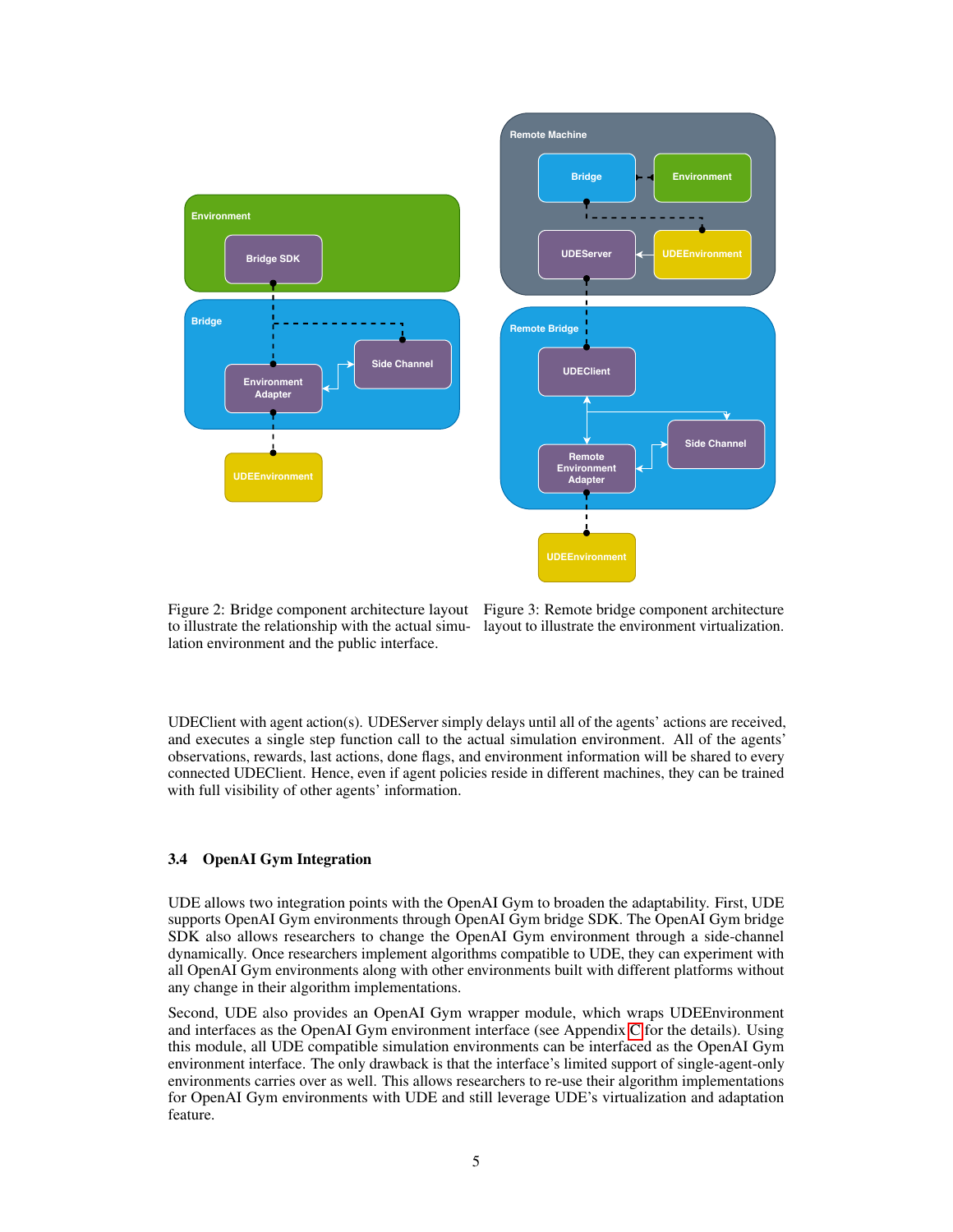<span id="page-5-0"></span>

Figure 4: Illustration of multiple UDEClient connections to an UDEServer servicing multi-agent environment.

### 3.5 Ray Integration

Ray's primary focus is parallelizing the processes between CPUs, GPUs, and clusters, so Ray mainly distributes the RL training by starting multiple simulation environments and uses multiple rollout workers to collect the samples in parallel, and, then, the agent's neural network policy can also be trained in parallel by the multi-GPU plan. UDE's focus is not parallelizing the RL training but virtualizing the simulation environments by abstraction. To allow the researchers to leverage the advantages of both Ray and and UDE, UDE can be used with Ray as a custom Ray environment and supply Ray with wider adaptation of simulation environments in different platforms where researchers can benefit from expedited benchmarking through Ray's distributed training.

# 4 Experiments

We evaluated the agent's performance of three different environment settings using UDE and compared the performances of those evaluated against the native OpenAI Gym environment setting. First, the **env using UDE** setting is where both the simulation environment and training algorithm running on the same process and simulation environment interfaced through UDE. Second, the remote env in local host setting is where the simulation environment is executed on a process different from the training algorithm using UDE's environment virtualization. Here both processes reside on the same host machine. Lastly, the **env from remote host** setting is where the simulation environment and training algorithm are running on different host machines and communicated over the network using UDE's environment virtualization.

PENDULUM, LUNAR LANDER CONTINUOUS, and HOPPER environments from the OpenAI Gym were used for the experiments to represent environments with different difficulty levels — easy, medium, and hard respectively. These OpenAI Gym environments are interfaced through UDE using the OpenAI Gym bridge SDK described in Section [3.4.](#page-4-1) We trained the policies using DDPG [\[21\]](#page-7-16), PPO [\[2\]](#page-6-1), and SAC [\[22\]](#page-8-0) algorithm implementations. For each algorithm, we trained five different instances with different random seeds and performed five evaluation rollouts every 1,000 environment steps. The hyper-parameters used for each algorithm training are presented in Appendix [D.](#page-10-1)

In Figure [5,](#page-6-4) we present the total average return of evaluation rollouts for each of the algorithms — DDPG, PPO, and SAC — we trained in the PENDULUM, LUNAR LANDER CONTINUOUS, and HOPPER environments. The solid curves correspond to the mean and the shaded regions correspond to the standard deviation of the returns over the five trials. Regardless of simulation environments and training algorithms, each UDE environment setting converges in the same trend as the reference, the native OpenAI Gym environment setting. This shows that the use of UDE has no negative impact to the agent's performance for different types of RL policy training. Particularly, UDE allows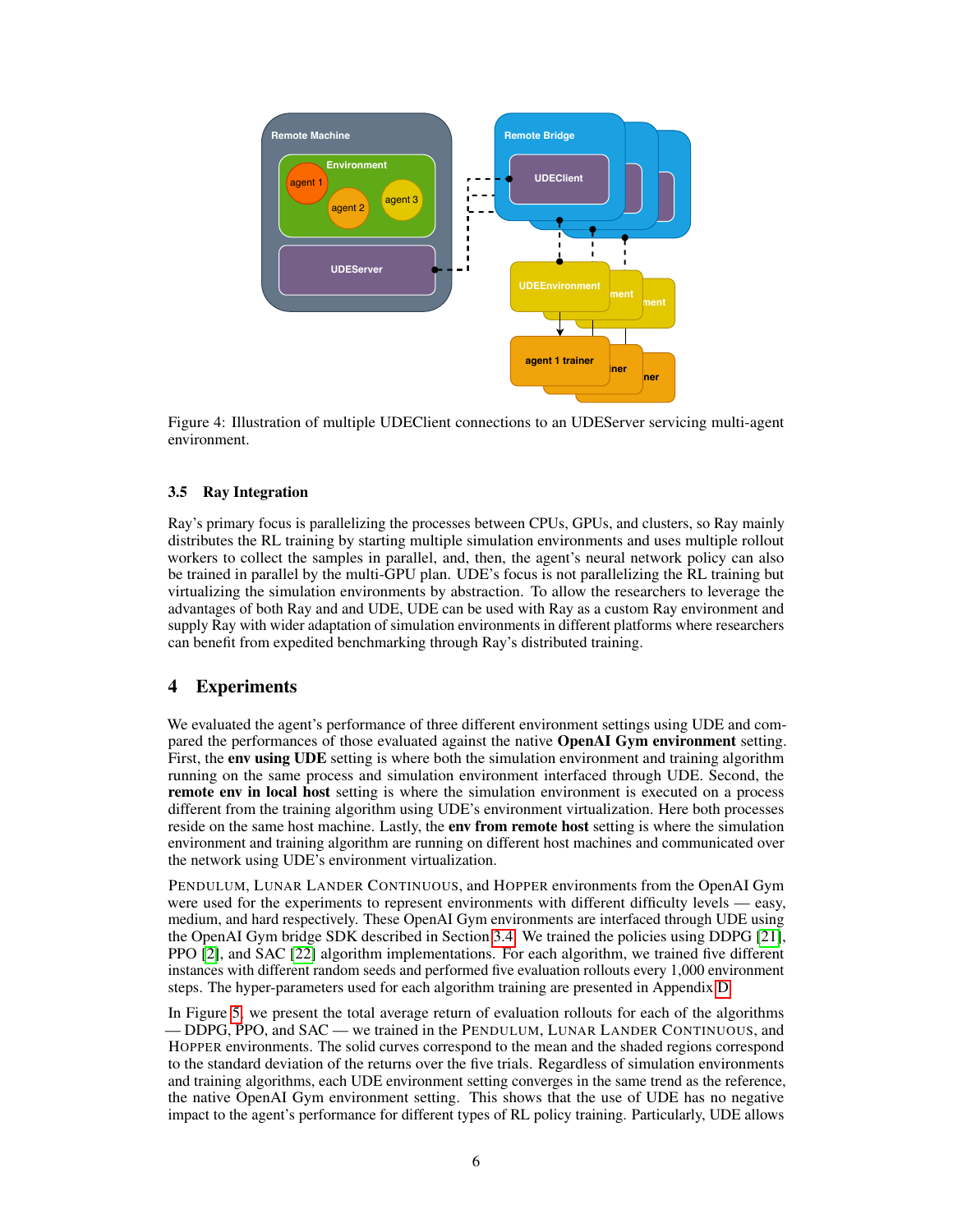<span id="page-6-4"></span>

Figure 5: The agent performance in Pendulum, Lunar Lander Continuous, and Hopper environments using DDPG, PPO, and SAC algorithms with different UDE settings.

researchers to safely offload the environment to be executed remotely without risking the agent's performance with the additional benefit of speeding up the training by running multiple environments on different hosts.

# 5 Conclusion

In this paper, we have presented the design of the Unified Distributed Environment, a toolkit for virtualizing the RL environment. UDE is not meant to replace any of the existing tools or toolkits that have been developed to support RL algorithm research, but, rather, bridge them together to synthesize the research environment and further boost research by providing the researcher with a light-weight interactive development environment through offloading the heavy lifting of environment simulation to the cloud or a remote machine. Currently, UDE supports ROS and OpenAI Gym bridges with expanded support for Unity and Unreal planned.

#### References

- <span id="page-6-0"></span>[1] Volodymyr Mnih, Koray Kavukcuoglu, David Silver, Andrei A Rusu, Joel Veness, Marc G Bellemare, Alex Graves, Martin Riedmiller, Andreas K Fidjeland, Georg Ostrovski, et al. Human-level control through deep reinforcement learning. *nature*, 518(7540):529–533, 2015.
- <span id="page-6-1"></span>[2] John Schulman, Filip Wolski, Prafulla Dhariwal, Alec Radford, and Oleg Klimov. Proximal policy optimization algorithms, 2017.
- <span id="page-6-2"></span>[3] David Silver, Julian Schrittwieser, Karen Simonyan, Ioannis Antonoglou, Aja Huang, Arthur Guez, Thomas Hubert, Lucas Baker, Matthew Lai, Adrian Bolton, et al. Mastering the game of go without human knowledge. *nature*, 550(7676):354–359, 2017.
- <span id="page-6-3"></span>[4] Oriol Vinyals, Igor Babuschkin, Junyoung Chung, Michael Mathieu, Max Jaderberg, Wojciech M Czarnecki, Andrew Dudzik, Aja Huang, Petko Georgiev, Richard Powell, et al. Alphastar: Mastering the real-time strategy game starcraft ii. *DeepMind blog*, 2, 2019.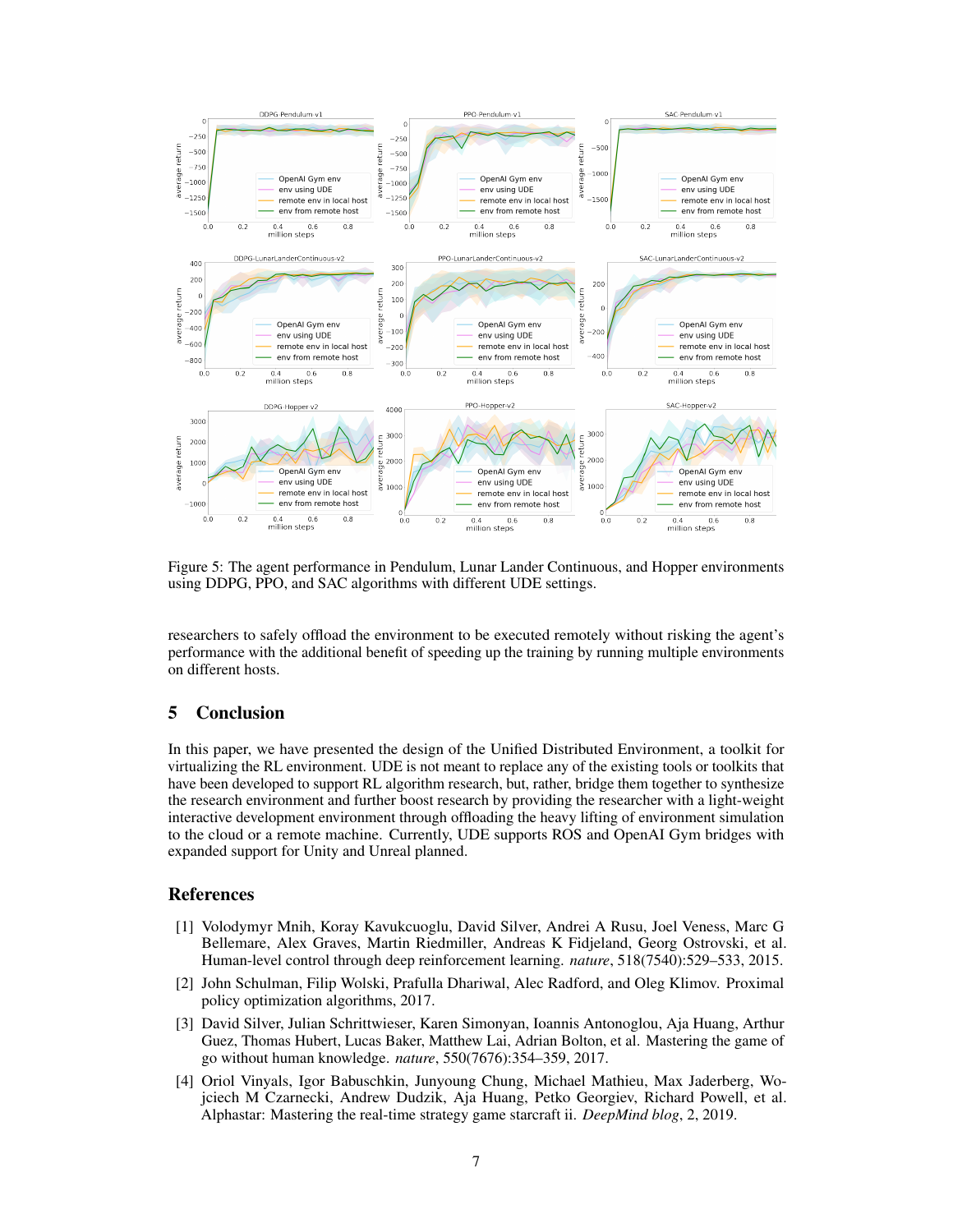- <span id="page-7-0"></span>[5] Greg Brockman, Vicki Cheung, Ludwig Pettersson, Jonas Schneider, John Schulman, Jie Tang, and Wojciech Zaremba. Openai gym, 2016.
- <span id="page-7-1"></span>[6] M. G. Bellemare, Y. Naddaf, J. Veness, and M. Bowling. The arcade learning environment: An evaluation platform for general agents. *Journal of Artificial Intelligence Research*, 47:253–279, Jun 2013.
- <span id="page-7-2"></span>[7] Arthur Juliani, Vincent-Pierre Berges, Ervin Teng, Andrew Cohen, Jonathan Harper, Chris Elion, Chris Goy, Yuan Gao, Hunter Henry, Marwan Mattar, et al. Unity: A general platform for intelligent agents. *arXiv preprint arXiv:1809.02627*, 2018.
- <span id="page-7-3"></span>[8] Philipp Moritz, Robert Nishihara, Stephanie Wang, Alexey Tumanov, Richard Liaw, Eric Liang, Melih Elibol, Zongheng Yang, William Paul, Michael I Jordan, et al. Ray: A distributed framework for emerging {AI} applications. In *13th USENIX Symposium on Operating Systems Design and Implementation (OSDI 18)*, pages 561–577, 2018.
- <span id="page-7-4"></span>[9] Charles Beattie, Joel Z Leibo, Denis Teplyashin, Tom Ward, Marcus Wainwright, Heinrich Küttler, Andrew Lefrancq, Simon Green, Víctor Valdés, Amir Sadik, et al. Deepmind lab. *arXiv preprint arXiv:1612.03801*, 2016.
- <span id="page-7-5"></span>[10] Matthew Johnson, Katja Hofmann, Tim Hutton, and David Bignell. The malmo platform for artificial intelligence experimentation. In *IJCAI*, pages 4246–4247. Citeseer, 2016.
- <span id="page-7-6"></span>[11] Eric Kolve, Roozbeh Mottaghi, Winson Han, Eli VanderBilt, Luca Weihs, Alvaro Herrasti, Daniel Gordon, Yuke Zhu, Abhinav Gupta, and Ali Farhadi. AI2-THOR: An Interactive 3D Environment for Visual AI. *arXiv*, 2017.
- <span id="page-7-7"></span>[12] Emanuel Todorov, Tom Erez, and Yuval Tassa. Mujoco: A physics engine for model-based control. In *2012 IEEE/RSJ International Conference on Intelligent Robots and Systems*, pages 5026–5033, 2012.
- <span id="page-7-8"></span>[13] Erwin Coumans and Yunfei Bai. Pybullet, a python module for physics simulation for games, robotics and machine learning. <http://pybullet.org>, 2016–2021.
- <span id="page-7-9"></span>[14] Marek Wydmuch, Michał Kempka, and Wojciech Jaskowski. Vizdoom competitions: Playing ´ doom from pixels. *IEEE Transactions on Games*, 2018.
- <span id="page-7-10"></span>[15] Matthew Johnson, Katja Hofmann, Tim Hutton, and David Bignell. The malmo platform for artificial intelligence experimentation. In *Proceedings of the Twenty-Fifth International Joint Conference on Artificial Intelligence*, IJCAI'16, page 4246–4247. AAAI Press, 2016.
- <span id="page-7-11"></span>[16] Andrei A. Rusu, Mel Vecerik, Thomas Rothörl, Nicolas Heess, Razvan Pascanu, and Raia Hadsell. Sim-to-real robot learning from pixels with progressive nets, 2018.
- <span id="page-7-12"></span>[17] Yuke Zhu, Roozbeh Mottaghi, Eric Kolve, Joseph J Lim, Abhinav Gupta, Li Fei-Fei, and Ali Farhadi. Target-driven visual navigation in indoor scenes using deep reinforcement learning. In *2017 IEEE international conference on robotics and automation (ICRA)*, pages 3357–3364. IEEE, 2017.
- <span id="page-7-13"></span>[18] Josh Tobin, Rachel Fong, Alex Ray, Jonas Schneider, Wojciech Zaremba, and Pieter Abbeel. Domain randomization for transferring deep neural networks from simulation to the real world. In *2017 IEEE/RSJ international conference on intelligent robots and systems (IROS)*, pages 23–30. IEEE, 2017.
- <span id="page-7-14"></span>[19] OpenAI: Marcin Andrychowicz, Bowen Baker, Maciek Chociej, Rafal Jozefowicz, Bob Mc-Grew, Jakub Pachocki, Arthur Petron, Matthias Plappert, Glenn Powell, Alex Ray, et al. Learning dexterous in-hand manipulation. *The International Journal of Robotics Research*, 39(1):3–20, 2020.
- <span id="page-7-15"></span>[20] Eric Liang, Richard Liaw, Robert Nishihara, Philipp Moritz, Roy Fox, Ken Goldberg, Joseph Gonzalez, Michael Jordan, and Ion Stoica. RLlib: Abstractions for distributed reinforcement learning. In Jennifer Dy and Andreas Krause, editors, *Proceedings of the 35th International Conference on Machine Learning*, volume 80 of *Proceedings of Machine Learning Research*, pages 3053–3062. PMLR, 10–15 Jul 2018.
- <span id="page-7-16"></span>[21] Timothy P Lillicrap, Jonathan J Hunt, Alexander Pritzel, Nicolas Heess, Tom Erez, Yuval Tassa, David Silver, and Daan Wierstra. Continuous control with deep reinforcement learning. *arXiv preprint arXiv:1509.02971*, 2015.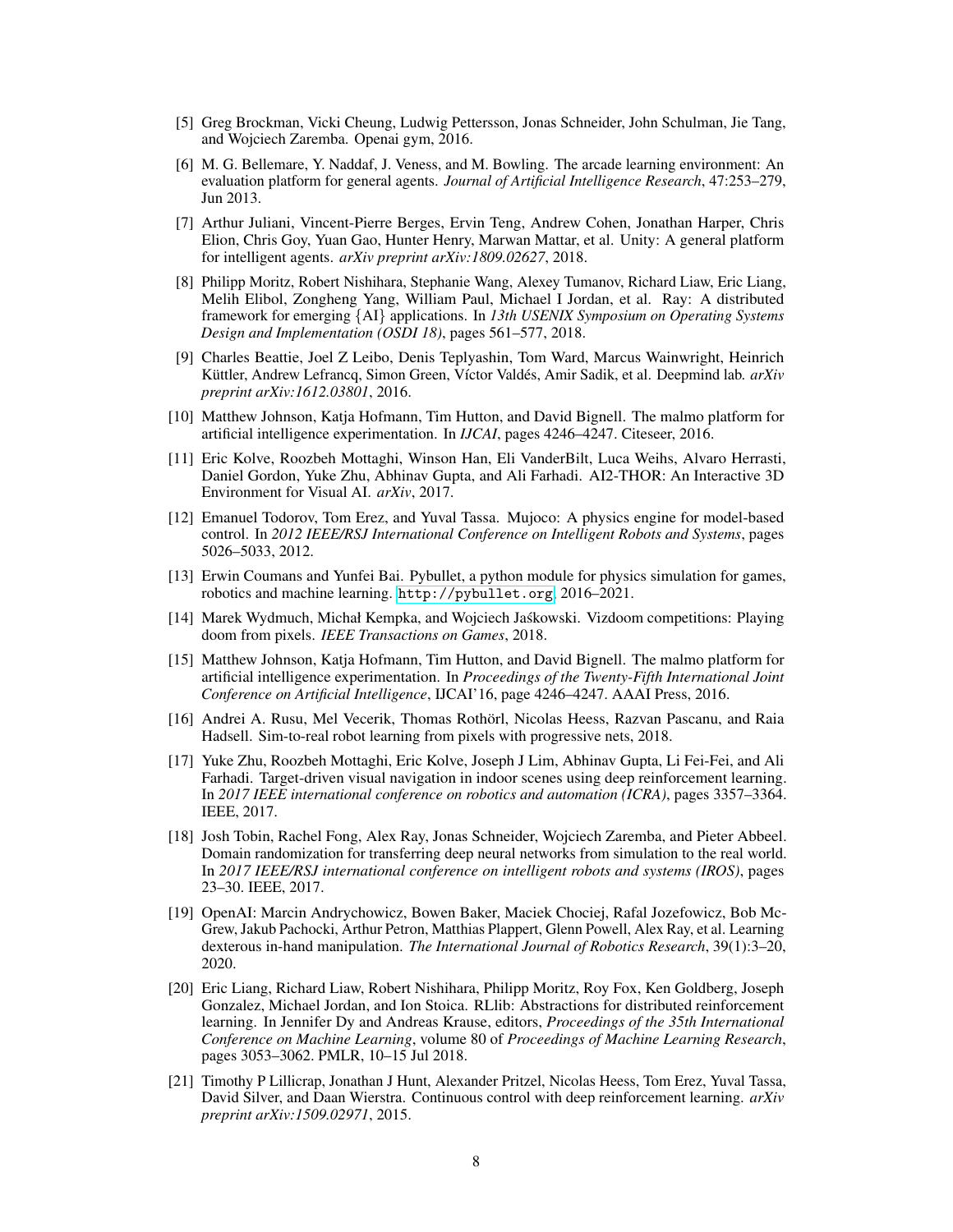<span id="page-8-0"></span>[22] Tuomas Haarnoja, Aurick Zhou, Pieter Abbeel, and Sergey Levine. Soft actor-critic: Offpolicy maximum entropy deep reinforcement learning with a stochastic actor. In *International conference on machine learning*, pages 1861–1870. PMLR, 2018.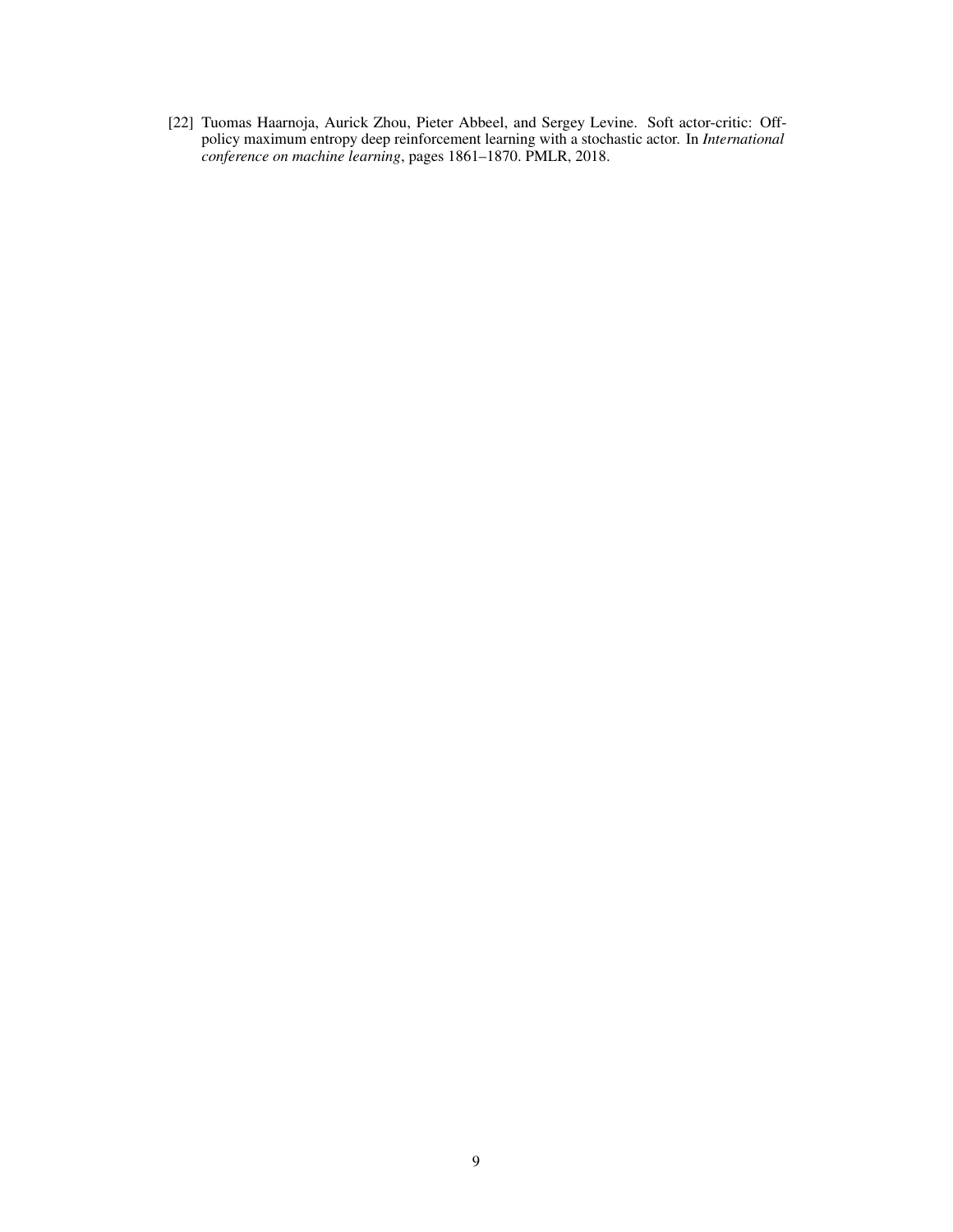# <span id="page-9-0"></span>A Platform Adaptation

#### A.1 OpenAI Gym Local UDEEnvironment

```
from ude_gym_bridge import GymEnvironmentAdapter
from ude import UDEEnvironment
# initiate an OpenAI Gym environment adapter .
adapter = GymEnvironmentAdapter ( env_name =" CartPole -v0")
env = UDEEnvironment ( ude_env_adapter = adapter )
# reset the environment and retrieve first observation of each agent
# in dictionary format (ex. agent_id: observation) along with
# environment information .
state , info = env . reset ()
for \angle in range (100):
    # sample a random action from agent0
    action = env . action_space [" agent0 "]. sample ()
    # submit agent's action and retrieve observation, reward, done,
    # and action of each agent along with environment information .
   state, reward, done, action, info = env.step({}{"agent0": action})
env . close ()
```
#### A.2 ROS Local UDEEnvironment

```
from ude_ros_bridge import ROSEnvironmentAdapter
from ude import UDEEnvironment
# initiate a ROS environment adapter .
adapter = ROSEnvironmentAdapter ()
env = UDEEnvironment ( ude_env_adapter = adapter )
...
```
# <span id="page-9-1"></span>B Environment Virtualization

The environment can be provided as a service using *UDEServer*. To access this environment, *RemoteEnvironmentAdapter* should be instantiated with the hostname and the port of the remote environment. This *RemoteEnvironmentAdapter* instance is used as an argument to create *UDEEnvironment* instance. Through *UDEEnvironment* instance, users can interact with remote environment as local environment.

```
# On a remote machine :
# adapter = EnvironmentAdapter ()
# env = UDEEnvironment ( ude_env_adapter = adapter )
# server = UDEServer ( ude_env =env)
# server . start ()
# ...
from ude import RemoteEnvironmentAdapter , UDEEnvironment
# initiate remote environment adapter with hostname and port
adapter = RemoteEnvironmentAdapter ( address = HOSTNAME , port = PORT )
env = UDEEnvironment ( ude_env_adapter = adapter )
...
```